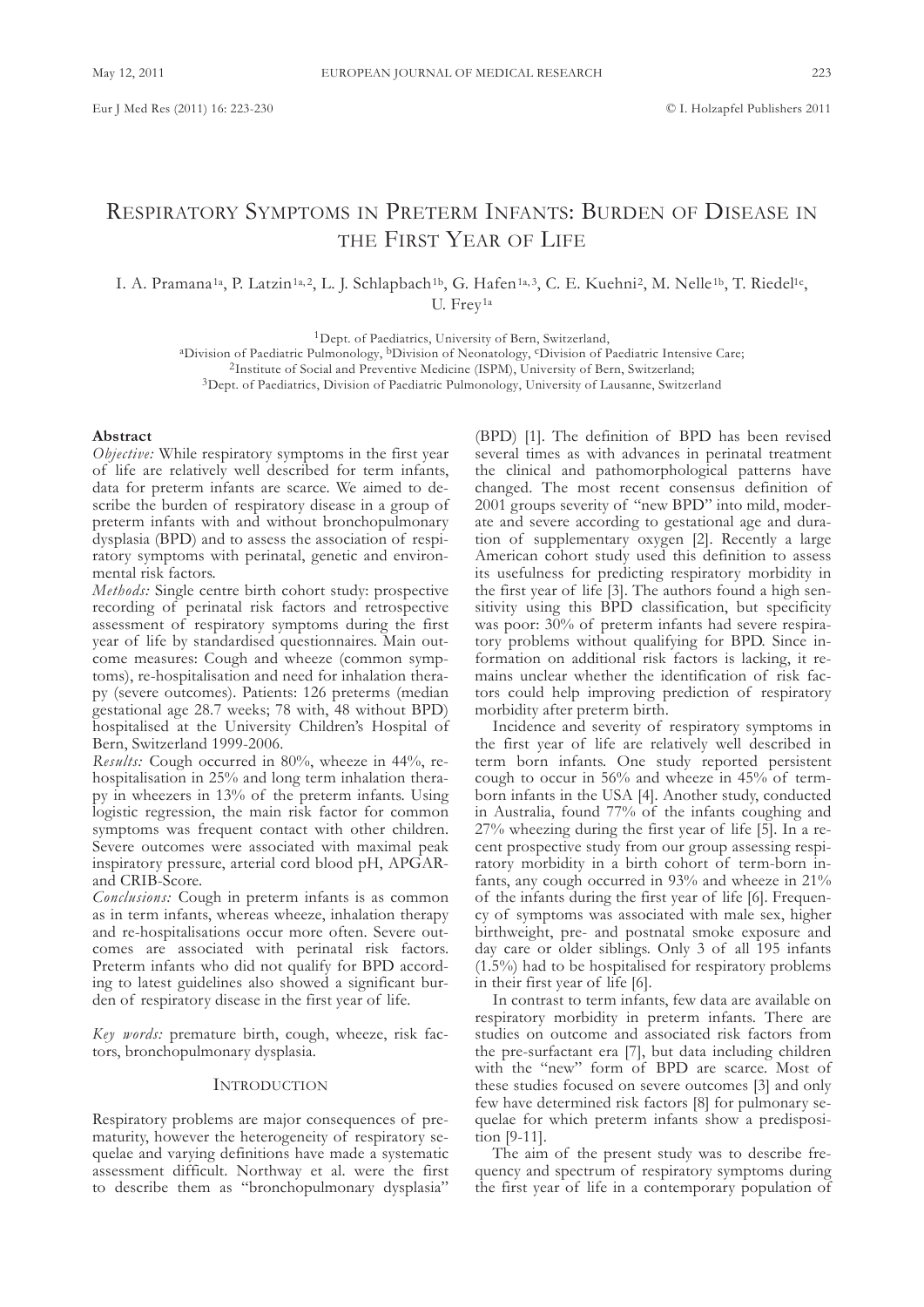preterm infants with and without BPD and to identify environmental and perinatal risk factors associated with common and severe respiratory symptoms.

# **METHODS**

# STUDY DESIGN

Preterm infants (gestational age <37 wks), born between July 1999 and June 2005 and hospitalised at the University Hospital of Bern, Switzerland, were prospectively recruited during a consultation of a paediatric pulmonologist before discharge. Perinatal data were routinely recorded using the institutional neonatology database (NEODAT 4.10, Tübingen, Germany). After the first year of life, a standardised questionnaire was sent to the parents to assess respiratory morbidity during the first year after discharge and ongoing environmental exposures.

# **SUBJECTS**

We approached preterm infants independent of their birthweight with 168 being recruited for the study. More parents of infants with lower birthweight agreed to participate resulting in a study population of 123 (72%), 67 (40 %) and 3 (2%) preterms with birthweights below 1500g, below 1000g and below 500g, respectively.

Based on the ATS definition of BPD, we categorised preterm infants into healthy, mild, moderate and severe BPD, respectively [2]. BPD was defined as supplemental oxygen requirement for at least 28 days. Time point of assessment for BPD severity was at 36 weeks post-menstrual age (PMa) or at discharge (whichever occurred first) in infants born at less than 32 weeks of gestation, and at day 56 of life in infants born with at least 32 weeks of gestation. Mild BPD was defined as breathing room air, moderate BPD as requiring less than 30% supplemental oxygen and severe BPD as the need for more than 30% of oxygen. The standardised internal hospital guidelines were applied to determine the exact amount of oxygen needed (aiming for 92% or more oxygen saturation allowing dips to 86%) and BPD classification was verified in each case by review of the medical records. The ethics committee of the canton of Bern approved the study protocol and written informed consent was obtained from the parents.

#### ASSESSMENT OF PERINATAL DATA

The data routinely entered in the institutional database (NEODAT) are given in Table 1 and 3.

# DEFINITION OF RESPIRATORY MORBIDITY (OUTCOMES)

Respiratory morbidity was assessed by a standardised questionnaire using modified questions from the International study on asthma and allergies in Childhood (ISAAC) [12, 13] to the parents. The main outcomes were categorised into common and severe: Cough with cold ("did your child cough during times with a cold?") and wheeze were considered as common respiratory symptoms, whereas re-hospitalisation for pulmonary reasons (excluding readmissions for diagnostic purposes) or long-term inhalation therapy (longer than four weeks) in wheezing infants were defined as severe outcomes [3, 14]. In addition the subjective burden of disease and the need for consultations at any healthcare institution were assessed by the questionnaire.

# DEFINITION OF RISK FACTORS

Potential risk factors were grouped into 3 categories:

a) Perinatal risk factors: factors that have previously been described as either influencing the outcome of preterm infants or having an effect on the occurrence of BPd such as gestational age, sex, birthweight, maternal chorioamnionitis (histopathologically confirmed), PDA (patent ductus arteriosus) when of hemodynamic relevance in echocardiography, peak inspiratory pressure (PIP) during mechanical ventilation and antenatal steroids [15-18].

B) factors of postnatal adaptation: Perinatal parameters reflecting the adaptation and initial condition of the newborn, such as aPGaR score, arterial cordblood pH-value [19] and CRIB score.

C) Environmental and sociodemographic exposures: Known risk factors for respiratory symptoms in term infants including day care or older siblings, history of parental atopic disease and smoke exposure [6, 20].

# STATISTICAL ANALYSIS

We used descriptive statistics to illustrate the occurrence and parental perception of respiratory morbidity. second, to identify possible risk factors, we grouped all outcome parameters into binary categories and calculated the association between outcomes and risk factors using logistic regression analysis. all listed risk factors were entered into the model one by one as explanatory factors; continuous variables were centred. Results are given as odds ratios with confidence intervals and exact p-values. Due to the small sample size and a strong co-linearity between many of the parameters, only univariable analysis was performed. sensitivity analysis stratifying for gestational age, sex, birthweight and age at reply of questionnaire confirmed the main results. Data analyses were performed using STATA® version 8.2 for Windows (STATA Corporation, College Station, TX, USA).

#### **RESULTS**

#### **SUBJECTS**

We primarily recruited 168 infants and received 126 (75%) completed questionnaires back. Median gestational age was 28.7 weeks (range 23.9-36.1), median birthweight was 1070g (range 420-2980), 71 (56%) infants were male and  $55$  (44%) female; 78 (62%) fulfilled the criteria of new BPD and 48 (38%) were classified as having no BPD.

of all questionnaires, 65% were filled in by the parents when their child was 1-3 years, 35% when the child was older. A sensitivity analysis showed no dif-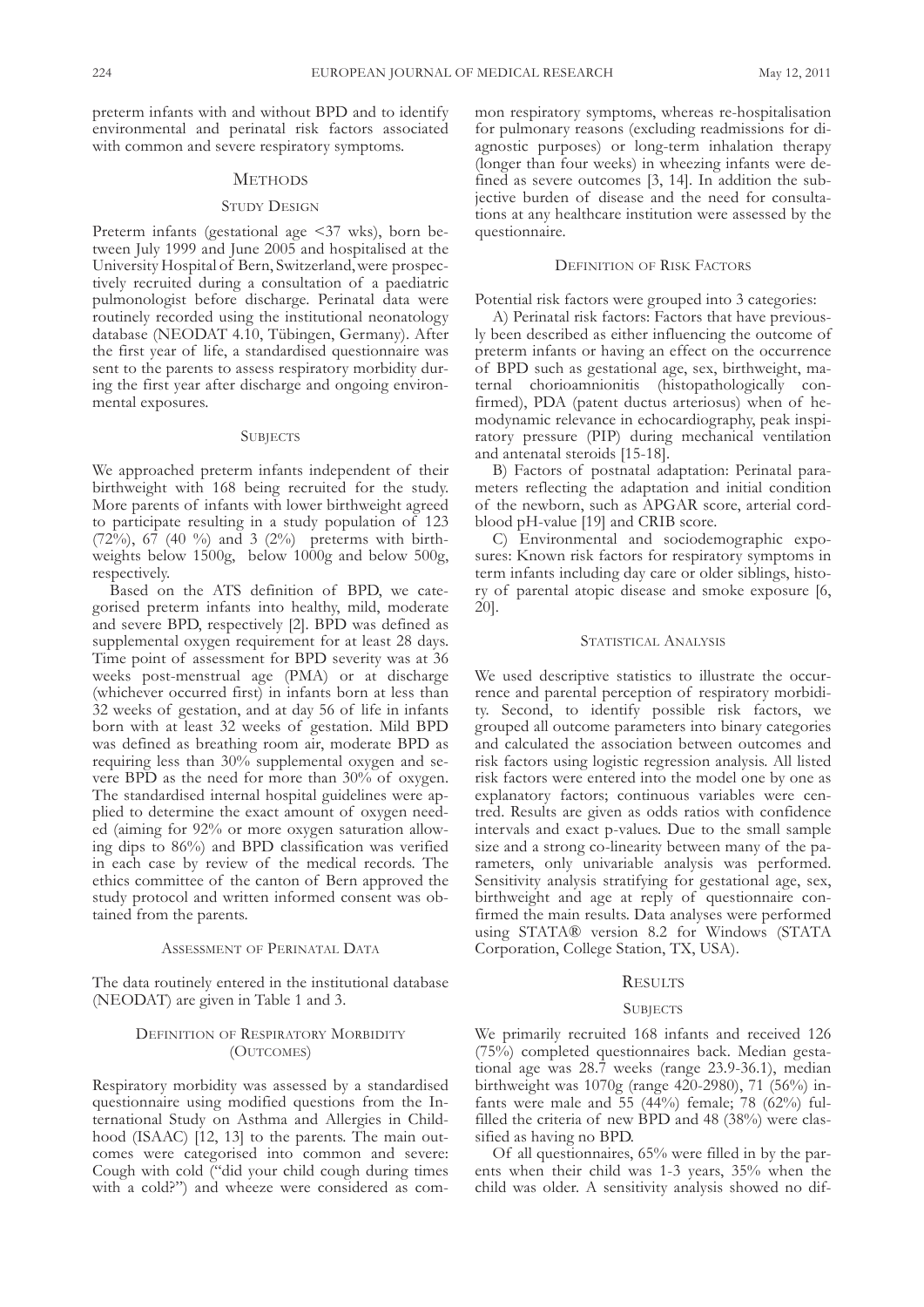| Characteristics                              | $\mathbf n$ | $\frac{0}{6}a$ |  |
|----------------------------------------------|-------------|----------------|--|
| Bronchopulmonary dysplasia (BPD)             | 78          | 62             |  |
| mild BPD                                     | 28          | 36             |  |
| moderate BPD                                 | 36          | 46             |  |
| severe BPD                                   | 14          | 18             |  |
| Gestational age in weeks (median/range)      | 28.71       | $23.9 - 36.1$  |  |
| Male sex                                     | 71          | 56             |  |
| Birthweight in g (median/range)              | 1070        | 420-2980       |  |
| Chorioamnionitis                             | 42          | 37             |  |
| Patent ductus arteriosus                     | 29          | 23             |  |
| Prenatal steroids                            | 102         | 81             |  |
| Surfactant therapy                           | 48          | 38             |  |
| Mechanical ventilation                       | 66          | 52             |  |
| Days of mech. ventilation (median/range)     |             | $0 - 63$       |  |
| CPAP <sup>b</sup>                            | 113         | 90             |  |
| Days on oxygen therapy (median/range)        | 42          | $0 - 385$      |  |
| Days of initial hospital stay (median/range) | 70          | $7 - 141$      |  |
| Contact to other children <sup>c</sup>       | 75          | 61             |  |
| Maternal smoking in pregnancy d              | 13          | 10             |  |
| Maternal atopy <sup>e</sup>                  | 20          | 16             |  |

*Table 1.* Characteristics of the study population of preterm infants (n = 126).

<sup>a</sup> Data are given as number (percentage) if not indicated otherwise.<br>
<sup>b</sup> CPAP = continuous positive airway pressure breathing support<br>
<sup>c</sup> Contact to other children = having siblings or going to a nursery care instituti

|                                                    |     | total         |           |     | no BPD        |           |     | <b>BPD</b>    |           | <b>BPD</b> vs<br>no BPD |
|----------------------------------------------------|-----|---------------|-----------|-----|---------------|-----------|-----|---------------|-----------|-------------------------|
| <b>Variables</b>                                   |     | $n = 126$     |           |     | $n = 48$      |           |     | $n = 78$      |           |                         |
|                                                    | abs | $\frac{0}{0}$ | $CI\%$    | abs | $\frac{0}{0}$ | $CI\%$    | abs | $\frac{0}{0}$ | $CI\%$    | p-value                 |
| Common outcomes<br>Cough                           | 100 | 79            | $71 - 86$ | 40  | 83            | $70 - 93$ | 60  | 77            | $66 - 86$ | 0.50                    |
| Wheezing <sup>a</sup>                              | 56  | 44            | $36 - 54$ | 23  | 48            | $33 - 63$ | 33  | 43            | $31 - 54$ | 0.58                    |
| Severe outcomes<br>Re-hospitalisation <sup>b</sup> | 31  | 25            | $17 - 33$ | 11  | 23            | $12 - 37$ | 20  | 26            | $16 - 37$ | 0.83                    |
| Inhalation therapy <sup>C</sup>                    | 16  | 13            | $7 - 20$  | 3   | 6             | $1 - 17$  | 13  | 17            | $9 - 27$  | 0.25                    |

*Table 2.* Respiratory outcome in the first year after discharge.

Numbers are given as absolute count (abs) as well as percentage and 95% Confidence interval (CI).<br>
<sup>a</sup> Data not available for 2 infants<br>
<sup>b</sup>Rehospitalisation for respiratory reasons (excluding admissions for diagnostic pur

ferences between those two groups. Descriptive data of the study group are given in Table 1.

# BURDEN OF RESPIRATORY MORBIDITY

The occurrence of common respiratory symptoms (e.g. cough and wheeze) and severe outcomes (e.g. rehospitalisation and long term inhalation therapy) is shown in table 2, burden of disease is illustrated in figure 1. Common respiratory symptoms occurred with high frequency:  $80\%$  (95%-CI 71-86%) of the infants had cough and 44% (95%-CI 36-54%) wheeze.

severe outcomes were less frequent: re-hospitalisation occurred in 25% (95%-CI 17-33%) of all children, and long term inhalation because of wheezing in 13% (95%-CI 7-20%) of the infants. Parental statement of re-hospitalisation was very consistent with medical records.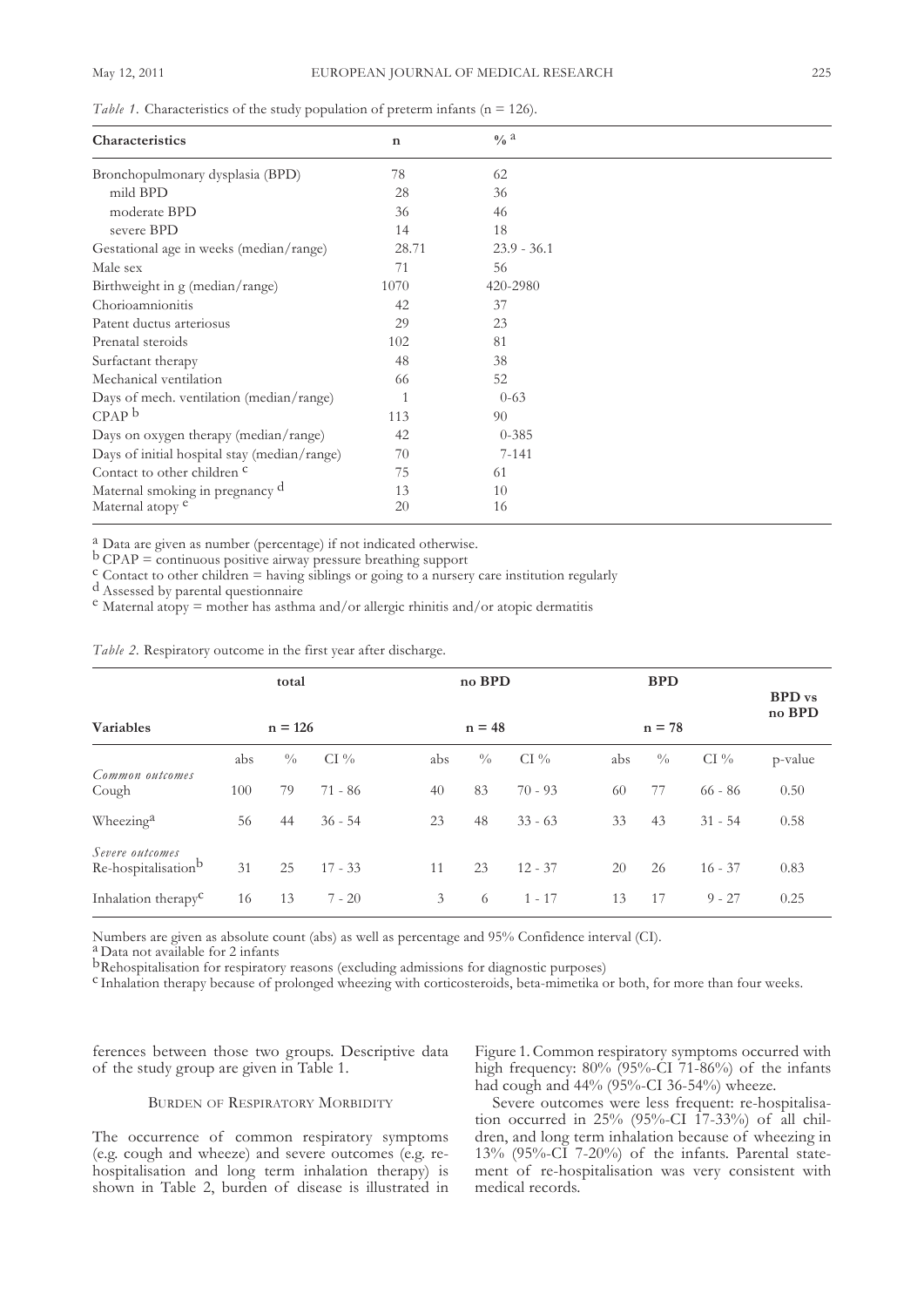



While frequency of common symptoms did not differ between children with and without BPD, there was a trend towards more inhalation therapy in the BPD group.

Of the patients included  $9(7%)$  had RSV vaccination;  $8(6\%)$  children suffered from severe RSV infection they needed to be hospitalised for, two of those had been vaccinated before.

# PARENTAL PERCEPTION OF RESPIRATORY MORBIDITY

In 53 families (45%) parents considered their infant to cough as much as a healthy term infant, 34 (29%) believed their infant to cough more often and 30 (26%) less often than healthy infants.

Slightly more than half of the parents  $(n=65, 55%)$ reported that they consulted the community paediatrician in an emergency situation during the first year of life, 43 (73%) of those once or twice and 16 (27%) more often, up to a maximum of 10 times.

#### DETERMINANTS OF RESPIRATORY OUTCOME

Table 3 shows associations between analysed risk factors and respiratory morbidity.

#### *Common symptoms*

Common respiratory symptoms were mainly associated with environmental exposures. Children who were exposed to other children had a four-fold risk of having common symptoms (oR 4.7; 95%-CI 1.8-12.6, p=0.002). While there was no difference between the outcomes cough and wheeze for most of the risk factors, maternal smoking during pregnancy was associated mainly with wheeze (OR 4.7; 95%-CI 1.2-18.1,  $p =$  0.024) and contact with other children mainly with cough in the first year of life (oR 4.1; 95%-CI 1.6- 10.5, p=0.004).

# *Severe outcomes*

Contrary to those for common symptoms, risk factors for severe outcomes were mainly parameters representing perinatal adaptation. A significant association with both re-hospitalisation and inhalation therapy was found for high peak inspiratory pressure, low arterial cord blood pH, low aPGaR-score and low CRIBscore, as shown in Table 3. Low arterial cord blood pH  $(\leq 7.15)$  was associated with a 4.4-fold  $(95\% - CI)$ 1.4-13.6, p=0.011) increased likelihood of severe symptoms.

No association was found between any of the investigated outcomes and need for intubation, surfactant therapy, parental educational status or parental smoking in the first year.

### **DISCUSSION**

### **SUMMARY**

In our cohort of preterm infants with and without BPD, respiratory symptoms were frequent during infancy: cough with cold was reported for 80% and wheeze for 45% of infants, respectively. More severe symptoms were less common, with re-hospitalisation for respiratory reasons occurring in 25% of infants and 13% of infants needing long-term inhalation therapy of more than four weeks because of wheezing.

Risk factors differed between common and severe symptoms. While common symptoms were associated with environmental factors such as contact to other children, severe symptoms were associated with risk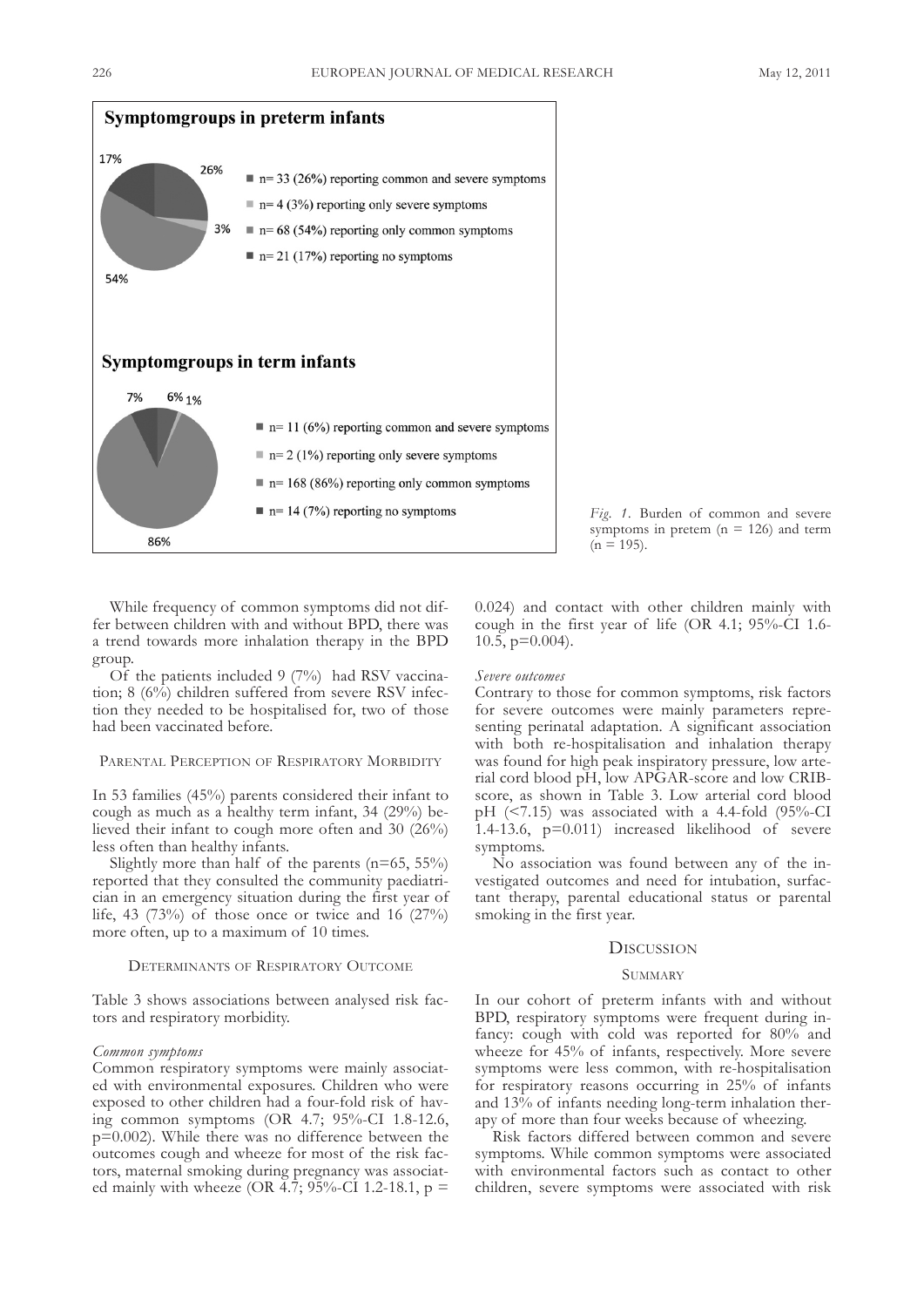| <b>Risk factors</b>                    | Common outcomes<br>$n = 101$   | Severe outcomes<br>$n = 37$    |  |
|----------------------------------------|--------------------------------|--------------------------------|--|
|                                        | <b>OR</b><br>CI p-value        | CI p-value<br>OR               |  |
| BPD <sup>a</sup>                       | $0.57$ $(0.22 - 1.49)$ $0.249$ | $1.20$ $(0.54-2.66)$ $0.659$   |  |
| Known risk factors for BPD             |                                |                                |  |
| Gestational age, per week              | $1.04$ $(0.89-1.22)$ $0.605$   | $0.94$ $(0.82 - 1.08)$ $0.375$ |  |
| Male sex                               | 1.25 (0.52-3.00) 0.625         | 1.02 (0.47-2.22) 0.953         |  |
| Birthweight, per kg                    | 1.36 (0.56-3.29) 0.493         | $0.70$ $(0.32-1.51)$ $0.362$   |  |
| Chorioamnionitisb                      | $1.58$ $(0.56-4.44)$ $0.387$   | $1.55$ $(0.68-3.52)$ $0.295$   |  |
| PDA <sup>c</sup>                       | $1.65$ $(0.51 - 5.32)$ $0.402$ | $0.56$ $(0.21 - 1.52)$ $0.253$ |  |
| PIP <sup>d</sup>                       | $1.10$ $(0.92-1.33)$ $0.292$   | $1.24$ $(1.05-1.47)$ $0.012$   |  |
| Factors of perinatal adaption          |                                |                                |  |
| Cord blood $pH^e$                      | $1.98$ $(0.41-9.48)$ 0.393     | 4.37 (1.4-13.61) 0.011         |  |
| APGAR score at 10 min. <sup>f</sup>    | $1.05$ $(0.74-1.49)$ $0.783$   | 1.55 (1.14-2.12) 0.006         |  |
| CRIB-score                             | $0.93(0.82 - 1.05)0.232$       | 1.14 (1.01-1.28) 0.024         |  |
| Environmental risk factors             |                                |                                |  |
| Contact to other children <sup>g</sup> | 4.71 $(1.77-12.56)$ 0.002      | 1.30 (0.59-2.90) 0.516         |  |
| Maternal atopy                         | 1.52 (0.41-5.66) 0.532         | $0.82$ $(0.27 - 2.46)$ $0.727$ |  |
| Smoking in pregnancy                   | 1.41 (0.29-6.79) 0.672         | 1.58 (0.48-5.20) 0.450         |  |

*Table* 3. Risk factors and their association with common and severe respiratory outcomes in all subjects (n = 126).

In the table are shown: Odds ratio (OR), calculated by univariable logistic regression, defining the increased odds of having the respective outcome with the respective risk factor present; 95% Confidence interval (CI) and p-value.

<sup>a</sup> BPD was defined as in the consensus guidelines (2)<br>
<sup>b</sup> Chorioamnionitis was verified by histological findings of the placenta<br>
<sup>c</sup> PDA = haemodynamic relevant patent ductus arteriosus<br>
<sup>d</sup> PIP = maximum peak inspirat

f comparable results were obtained for APGAR-scores at 1 and 5 minutes g Contact to other children = having siblings or going to a nursery care institution regularly

factors reflecting perinatal adaptation, such as APGARscore, CRIB-score and cord blood pH.

# RESPIRATORY MORBIDITY

Data on prevalence of cough and wheeze in preterm infants from the post-surfactant era are rare: Greenough et al. reported that 51% of preterm infants born at less than 29 weeks of gestation suffered from cough and 42% from wheeze during the first year of life [8]. Vrijland et al. described cough to occur in 97% and wheeze in 39% of preterm infants [21]. In an important study from the presurfactant era 53 to 65% of the infants had cough or wheeze during the first 6 months of life [22]. Our results are well in line with these reports. Interestingly, despite differences in data assessment, age range, observational periods and countries, the high prevalence of wheeze and even higher prevalence of cough seems to be a consistent finding among studies.

Re-hospitalisation rates of preterm infants in the first 1-2 years are reported in the literature to occur in 14% [23] to 38% [24] of preterm infants with and without BPD, well comparable to our results and known to be dependent on gestational age and differences in patient management [24].

To our knowledge there are no data available comparing respiratory morbidity between term- and preterm-born infants from the same area and time period. We have recently reported on respiratory morbidity and risk factors in a large unselected prospective cohort of term-born infants with weekly assessment of respiratory symptoms [6]. Recruitment area and time period were the same as in the present study. In these healthy term-born infants, the overall prevalence of cough was comparable (93%, compared to 79% in preterm children), whereas wheeze occurred less often in term children (21%) than in preterm children (44%). This is quite remarkable, considering that the method of data collection used for term infants (weekly phone calls) is expected to be more sensitive than the method used for preterm children (retrospective questionnaire) [12]. Hospitalisation due to respiratory reasons in the first year of life was reported for 25% of preterm, but only for 1.5% of term-born infants [6].

# RISK FACTORS

Common symptoms were mainly associated with environmental exposures, in accordance with findings by Greenough et al. who reported that male sex, duration of oxygen therapy, older siblings and socioe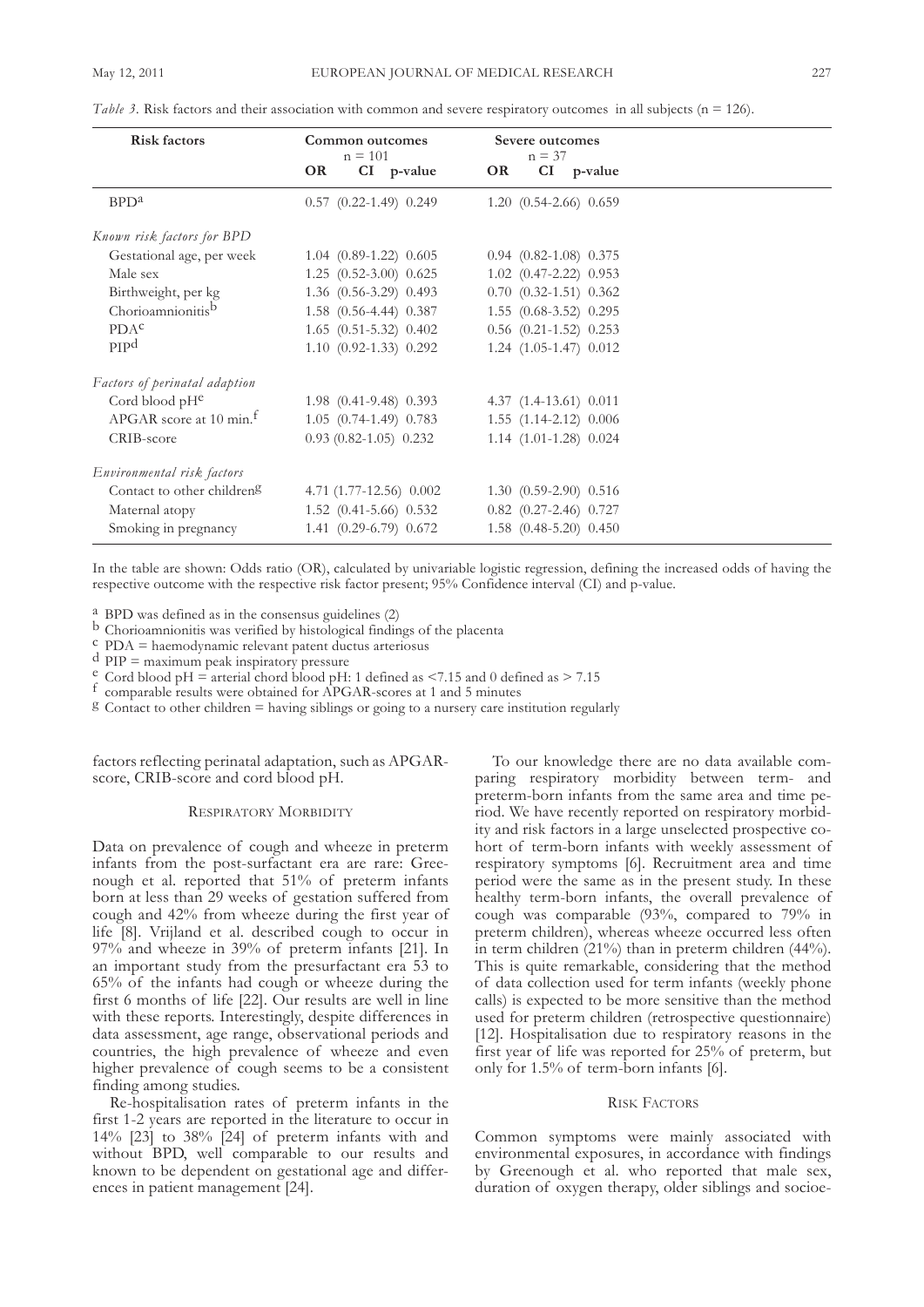conomic status were associated with respiratory symptoms in the first year of life in preterms born before 29 weeks of gestation [8]. Our results show that this holds also for preterms born after 29 weeks of gestation. In contrast, severe respiratory symptoms were stronger associated with parameters reflecting perinatal adaptation. aPGaR- and CRIB score have been described to predict outcome of preterm infants [19] and it has been shown that higher PIP is associated with decreased survival rates [17].

Surprisingly, BPD was not correlated with severe respiratory morbidity in the present study, although a trend was found for severe outcomes. The association with BPD severity and long-term respiratory morbidity has remained controversial and comparison of these studies is difficult due to varying BPD definitions [25-28]. Ehrenkranz et al. found a reasonable association between severe outcomes and the "new BPD" classification [3]. One possible explanation might be differing neonatal treatment strategies between Europe and the USA. Premature infants in our cohort had shorter mechanical ventilation and early nasal CPaP therapy. In contrast, different guidelines lead to intubation and longer duration of mechanical ventilation in the USA [29].

Gestational age was not associated with respiratory symptoms. These results are again different than American results [30] but in line with the London cohort [8]. This might reflect the different picture of "new" BPD, which is indeed known not to be exclusively dependent on gestational age [8].

While risk factors for common respiratory symptoms were similar for premature and term neonates, severe outcomes in preterms were related to perinatal factors. furthermore, other factors found to be associated with respiratory morbidity in the term-born cohort, such as sex, birthweight and maternal atopy were not associated with respiratory symptoms in preterms. We assume that the influence of these factors is masked by stronger effects induced by prematurity and the related developmental changes of the immune system as well as of lung and airway growth. It is e.g. known that boys have smaller airways at birth and thus more respiratory problems than girls [31], but this gender difference is less prominent in premature infants [32] and likely to be overruled by other factors.

# PARENTAL PERCEPTION

One third of the parents may overestimate the common respiratory morbidity of their preterm born children when comparing to term infants and consult their Paediatrician early. Thus parental counselling at discharge related to common in respect to severe respiratory morbidity may help to improve the burden of the health care system.

# MEtHodoLoGICaL IssuEs

There are limitations of our study. It is a retrospective survey, with questionnaires sent to the parents at different ages of their children. This may lead to recall bias, however similar results after stratification by age at reply of questionnaires makes this unlikely. furthermore it has been shown that questions on respiratory symptoms have a good repeatability, supporting validity of our findings [13, 33]. Another possible bias is the fact that we only included children who underwent infant lung function which makes generalisation of the results more difficult. Due to rather low numbers we were not able to perform multivariable analyses. The relatively small sample size might also explain why parameters like gestational age or chorioamnionitis were only weakly associated with respiratory morbidity [3]. In addition, causal pathways are difficult to model in the analysis, because many of the examined parameters may function either as independent risk factor or alternatively be a consequence of another risk factor, therefore lying in the causal pathway. for instance high peak inspiratory pressure can injure the premature lung by itself, on the other hand, ventilation with high pressures could have been made necessary because of an injured premature lung. All these factors are important to bear in mind when interpreting the results. To validate our findings and clearly disentangle all these interactions, larger studies should be conducted in future.

### **RELEVANCE**

from a clinical point of view, the identification of risk factors may help to promote further individualized treatment and prevent long-term sequelae in preterm infants. The risk factors for respiratory diseases during infancy should be considered as an important part of planning discharge and follow-up of high-risk premature infants. for instance, in line with other, mainly European studies, we can support the hypothesis that gentle breathing support results in less frequent BPD rates as well as in less respiratory symptoms even in very young preterm infants [34].

from a public health point of view, prenatal birth is the commencement of a relevant burden of disease for patients, parents [35] and the health care system. This includes doctor visits apart from routine checkups, re-hospitalisations as well as psychological and financial burden of long-term medication. This burden is strongly dependent on the correct identification of those infants subject to appropriate treatment. In switzerland, decisions on medication and reimbursement of health care costs are strongly influenced by the current BPD definition. For instance, vaccination against respiratory syncytial virus is only recommended and paid in preterm infants with severe BPD, it can be considered for patients with moderate BPD and is not recommended for patients with mild BPD. However, our data and other studies show that prematurity rather than BPD definitions and other risk factors define respiratory morbidity in these preterm infants in the first year of life. Due to these aspects current health care policies need urgent reconsideration.

# **CONCLUSION**

The results of this study indicate that premature infants are subject to a high incidence of respiratory morbidity even after hospital discharge imposing a rel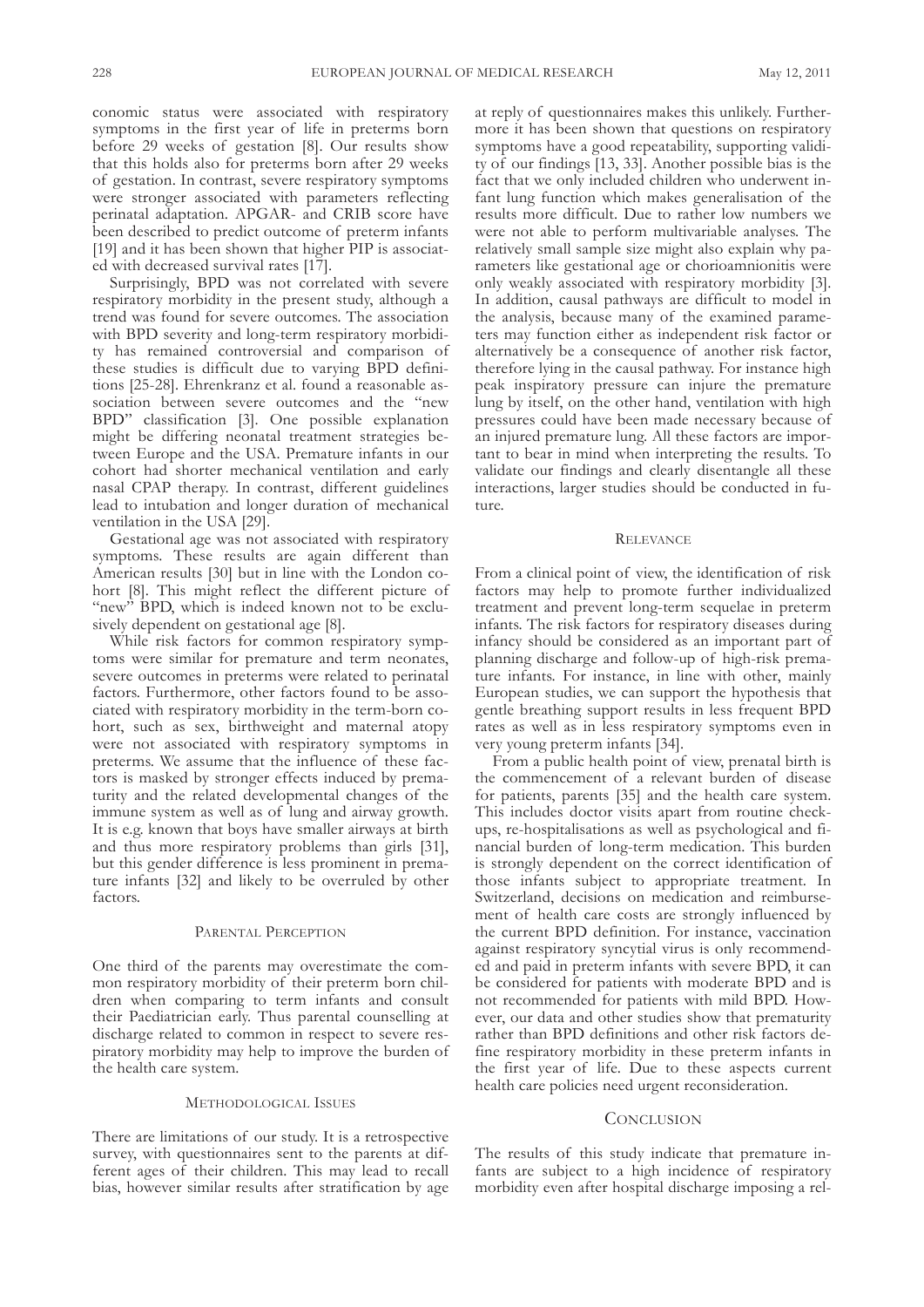evant burden of disease for patients, parents and the health care system. By describing respiratory morbidity in the first year of life in these preterm infants and assessing associated risk factors, our study will contribute to the identification of patients with the highest risk for later respiratory morbidity. Growing knowledge on the pathophysiology as well as changes in perinatal management will however lead to continuous changes of this picture. As more patients with the "new" form of BPD will reach older age, larger studies with longer follow-up times and measurement of subtle lung function indices will be needed to assess the long-term outcome of these children.

acknowledgements

O Ahrens, MD, NEODAT administrator at the division of neonatology at the University Children's hospital of Bern.

# **REFERENCES**

- 1. Northway WH, Jr., Rosan RC, Porter DY. Pulmonary disease following respirator therapy of hyaline-membrane disease. Bronchopulmonary dysplasia. N Engl J Med 1967; 276(7):357-68.
- Jobe AH, Bancalari E. Bronchopulmonary dysplasia. Am J Respir Crit Care Med 2001;163(7):1723-9.
- 3. Ehrenkranz Ra, Walsh MC, Vohr BR, Jobe aH, Wright LL, Fanaroff AA, et al. Validation of the National Institutes of Health consensus definition of bronchopulmonary dysplasia. Pediatrics 2005;116(6):1353-60.
- 4. Belanger K, Beckett W, triche E, Bracken MB, Holford T, Ren P, et al. Symptoms of wheeze and persistent cough in the first year of life: associations with indoor allergens, air contaminants, and maternal history of asthma. am J Epidemiol 2003;158(3):195-202.
- 5. Kusel MM, de Klerk NH, Holt PG, Kebadze T, Johnston SL, Sly PD. Role of respiratory viruses in acute upper and lower respiratory tract illness in the first year of life: a birth cohort study. Pediatr Infect Dis J 2006;25(8):680-6.
- 6. Latzin P, Frey U, Roiha HL, Baldwin DN, Regamey N, strippoli MP, et al. Prospectively assessed incidence, severity, and determinants of respiratory symptoms in the first year of life. Pediatr Pulmonol 2007;42(1):41-50.
- 7. Gross SJ, Iannuzzi DM, Kveselis DA, Anbar RD. Effect of preterm birth on pulmonary function at school age: a prospective controlled study. J Pediatr 1998;133(2):188-  $\overline{92}$
- 8. Greenough A, Limb E, Marston L, Marlow N, Calvert S, Peacock J. Risk factors for respiratory morbidity in infancy after very premature birth. Arch Dis Child Fetal neonatal Ed 2005;90(4):f320-3.
- 9. Bush A. COPD: a pediatric disease. Copd 2008;5(1):53-67.
- 10. Greenough A. Long-term pulmonary outcome in the preterm infant. Neonatology 2008;93(4):324-7.
- 11. aukland sM, Rosendahl K, owens CM, fosse KR, Eide GE, Halvorsen T. Neonatal bronchopulmonary dysplasia predicts abnormal pulmonary HRCT scans in long-term survivors of extreme preterm birth. Thorax 2009;64(5): 405-10.
- 12. Asher MI, Keil U, Anderson HR, Beasley R, Crane J, Martinez F, et al. International Study of Asthma and Allergies in Childhood (ISAAC): rationale and methods. Eur Respir J 1995;8(3):483-91.
- 13. strippoli MP, silverman M, Michel G, Kuehni CE. a parent-completed respiratory questionnaire for 1-year-old children: repeatability. Arch Dis Child 2007;92(10):861-5.
- 14. McLeod A, Ross P, Mitchell S, Tay D, Hunter L, Hall A, et al. Respiratory health in a total very low birthweight

cohort and their classroom controls. Arch Dis Child 1996;74(3):188-94.

- 15. Watterberg KL, Demers LM, Scott SM, Murphy S. Chorioamnionitis and early lung inflammation in infants inwhom bronchopulmonary dysplasia develops. Pediatrics 1996;97(2):210-5.
- 16. Rojas MA, Gonzalez A, Bancalari E, Claure N, Poole C, Silva-Neto G. Changing trends in the epidemiology and pathogenesis of neonatal chronic lung disease. J Pediatr 1995;126(4):605-10.
- 17. Gray PH, Grice Jf, Lee Ms, Ritchie BH, Williams G. Prediction of outcome of preterm infants with severe bronchopulmonary dysplasia. J Paediatr Child Health 1993; 29(2):107-12.
- 18. Cunha GS, Mezzacappa-Filho F, Ribeiro JD. Risk factors for bronchopulmonary dysplasia in very low birth weight newborns treated with mechanical ventilation in the first week of life. J Trop Pediatr 2005;51(6):334-40.
- 19. forsblad K, Kallen K, Marsal K, Hellstrom-Westas L. Apgar score predicts short-term outcome in infants born at 25 gestational weeks. acta Paediatr 2007;96(2):166- 71.
- 20. DiFranza JR, Aligne CA, Weitzman M. Prenatal and postnatal environmental tobacco smoke exposure and children's health. Pediatrics 2004;113(4 suppl):1007-15.
- 21. Vrijlandt EJLE, Boezen HM, Gerritsen J, stremmelaar FF, Duiverman EJ. Respiratory health in prematurely born preschool children with and without bronchopulmonary dysplasia. Journal of Pediatrics 2007;150(3):256- 261.
- 22. Greenough A, Maconochie I, Yuksel B. Recurrent respiratory symptoms in the first year of life following preterm delivery. J Perinat Med 1990;18(6):489-94.
- 23. Resch B, Pasnocht A, Gusenleitner W, Muller W. Rehospitalisations for respiratory disease and respiratory syncytial virus infection in preterm infants of 29-36 weeks gestational age. J Infect 2005;50(5):397-403.
- 24. Blondel B, Truffert P, Lamarche-Vadel A, Dehan M, Larroque B. [Use of medical services by very preterm children during the first year of life in the Epipage cohort]. arch Pediatr 2003;10(11):960-8.
- 25. Greenough A. Measuring respiratory outcome. Semin neonatol 2000;5(2):119-26.
- 26. Greenough A, Cox S, Alexander J, Lenney W, Turnbull F, Burgess s, et al. Health care utilisation of infants with chronic lung disease, related to hospitalisation for RsV infection. Arch Dis Child 2001;85(6):463-8.
- 27. Gregoire MC, Lefebvre f, Glorieux J. Health and developmental outcomes at 18 months in very preterm infants with bronchopulmonary dysplasia. Pediatrics 1998;101(5): 856-60.
- 28. Furman L, Baley J, Borawski-Clark E, Aucott S, Hack M. Hospitalization as a measure of morbidity among very low birth weight infants with chronic lung disease. J Pediatr 1996;128(4):447-52.
- 29. Vanpee M, Walfridsson-Schultz U, Katz-Salamon M, Zupancic JA, Pursley D, Jonsson B. Resuscitation and ventilation strategies for extremely preterm infants: a comparison study between two neonatal centers in Boston and stockholm. acta Paediatr 2007;96(1):10-6; discussion 8-9.
- 30. Kumar R, yu y, story RE, Pongracic Ja, Gupta R, Pearson C, et al. Prematurity, chorioamnionitis, and the development of recurrent wheezing: a prospective birth cohort study. J allergy Clin Immunol 2008;121(4):878-84 e6.
- 31. Hibbert M, Lannigan a, Raven J, Landau L, Phelan P. Gender differences in lung growth. Pediatr Pulmonol 1995;19(2):129-34.
- 32. Stocks J, Henschen M, Hoo AF, Costeloe K, Dezateux C. Influence of ethnicity and gender on airway function in preterm infants. Am J Respir Crit Care Med 1997;156(6): 1855-62.